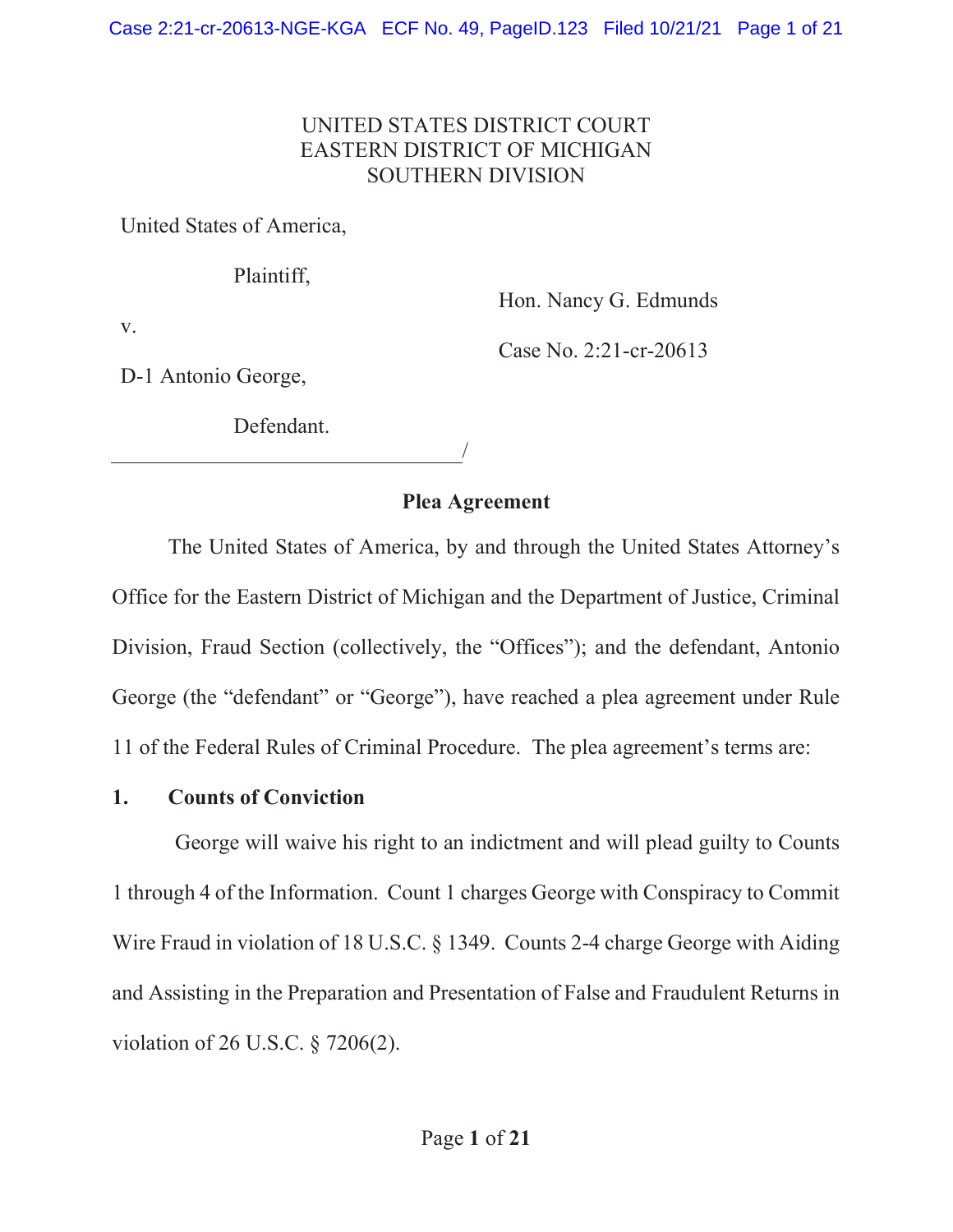## 2. Statutory Maximum Penalties

The defendant understands that his guilty plea carries the following

maximum statutory penalties:

| Count 1    | Term of imprisonment:       | 20 years                                                                      |
|------------|-----------------------------|-------------------------------------------------------------------------------|
|            | Fine:                       | \$250,000 or twice the gross<br>pecuniary gain or the gross<br>pecuniary loss |
|            | Term of supervised release: | 3 years                                                                       |
| Counts 2-4 | Term of imprisonment:       | 3 years                                                                       |
|            | Fine:                       | \$100,000                                                                     |
|            | Term of supervised release: | 3 years                                                                       |

# 3. Agreement Not to Bring Additional Charges

If the Court accepts this agreement and imposes a sentence consistent with its terms, the Offices will not bring additional charges against the defendant for the conduct reflected in the factual basis of this Rule 11 Plea Agreement.

# 4. Elements of Counts of Conviction

The elements of Count 1 are:

(A) First, that two or more persons conspired or agree to commit the crime of wire fraud; and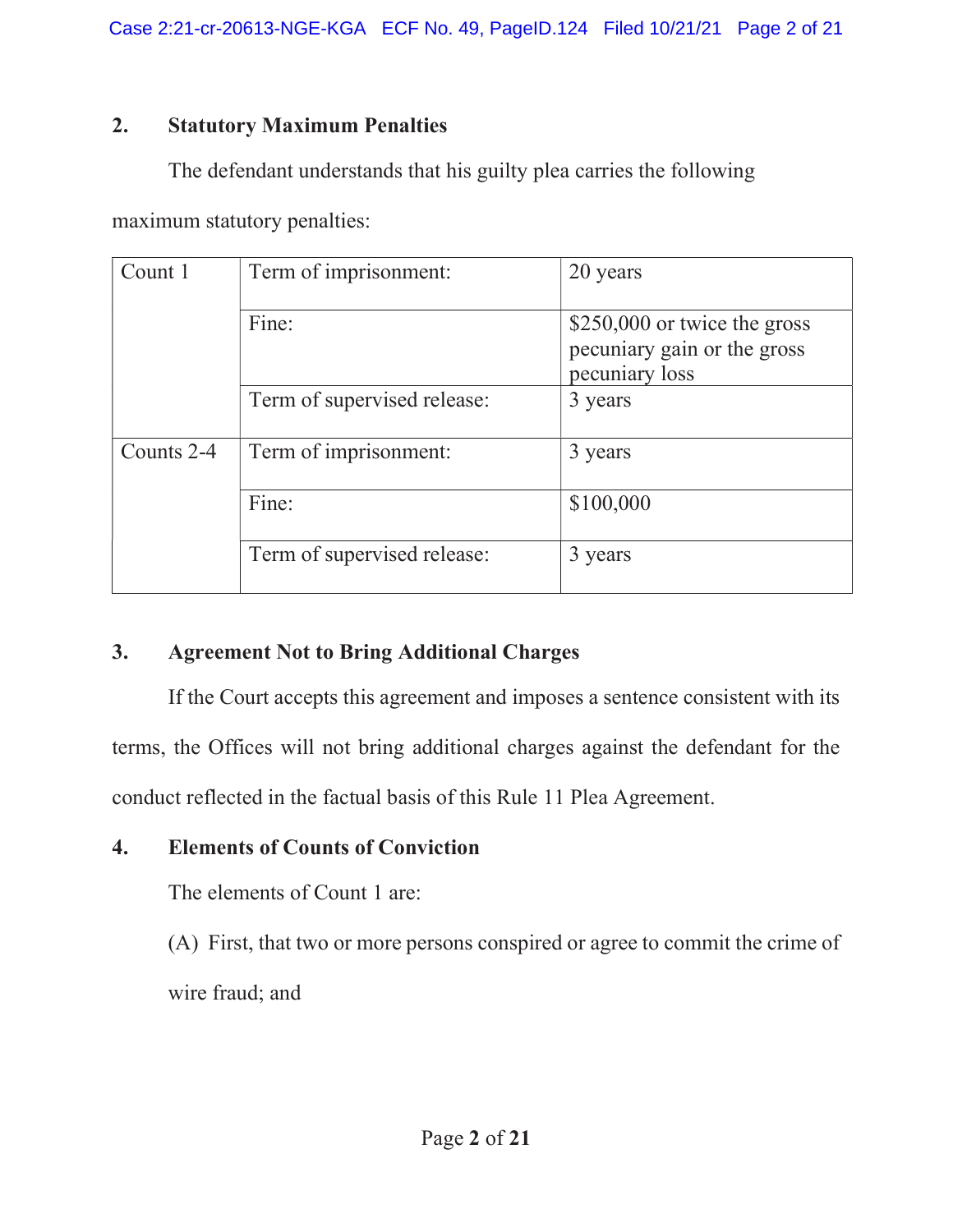(B) Second, that the defendant knowingly and voluntarily joined the conspiracy.

 As set forth in the Information, George is charged with conspiracy to commit wire fraud in violation of 18 U.S.C. 1343 which makes it a Federal offense for anyone to knowingly and willfully advance or further a scheme to commit fraud by transmitting, or causing to transmit any writing, signal, or sound by means of a wire, radio or television communication in interstate commerce.

The elements of Counts 2-4 are:

- (A) First, the defendant aided or assisted in, procured, counseled, or advised the preparation or presentation of a document in connection with a matter arising under the Internal Revenue laws;
- (B) Second, the document was false as to a material matter; and
- (C) Third, the defendant acted willfully.

# 5. Factual Basis

 The parties agree that the following facts are true; accurately describe the defendant's role in the offenses; and provide a sufficient factual basis for the defendant's guilty plea: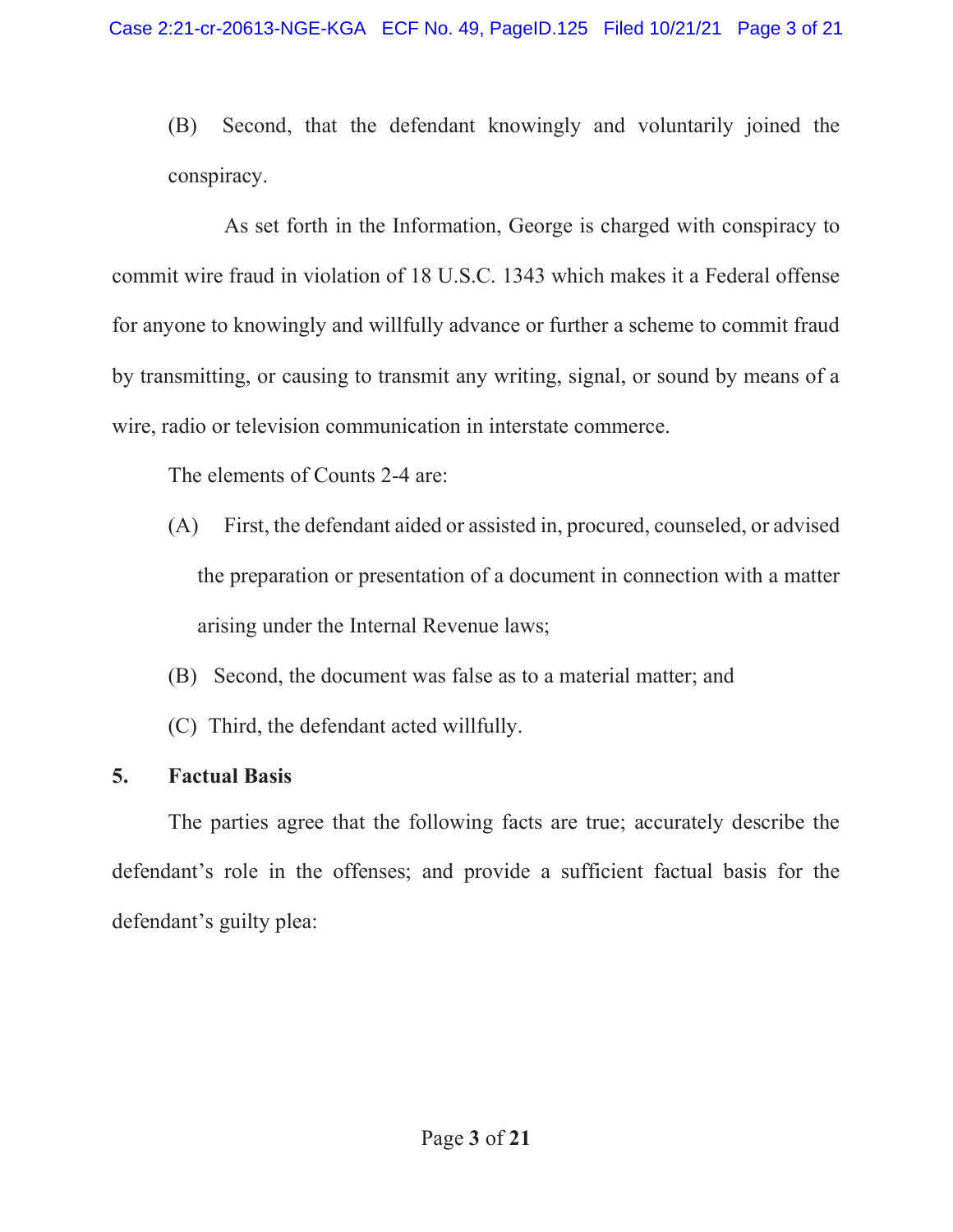#### COUNT 1

The Payroll Protection Program ("PPP") is a program administered by the United States Small Business Administration ("SBA") that helps businesses keep their workforces employed during the coronavirus pandemic. Enacted on March 27, 2020 as part of the CARES Act, the program is designed to provide a direct incentive for small businesses to keep their workforces on the payroll during the pandemic. The PPP allows small businesses to obtain forgivable loans from participating financial institutions. The SBA will forgive the loans if all employees are on payroll for eight weeks and the money is used for payroll, rent, mortgage interest, or utilities.

The PPP loan application requires the business (through its authorized representative) to acknowledge the program rules and make certain affirmative certifications in order to be eligible to obtain the PPP loan. In the PPP loan application, the small business (through its authorized representative) must state, among other things, the following: (a) average monthly payroll expenses; and (b) number of employees. These figures are used to calculate the amount of money the small business is eligible to receive under the PPP. In addition, businesses applying for a PPP loan must provide documentation showing their payroll expenses

The Economic Injury Disaster Loan ("EIDL") program is an SBA program that provides low-interest financing to small businesses, renters, and homeowners in regions affected by declared disasters. The CARES Act authorized the SBA to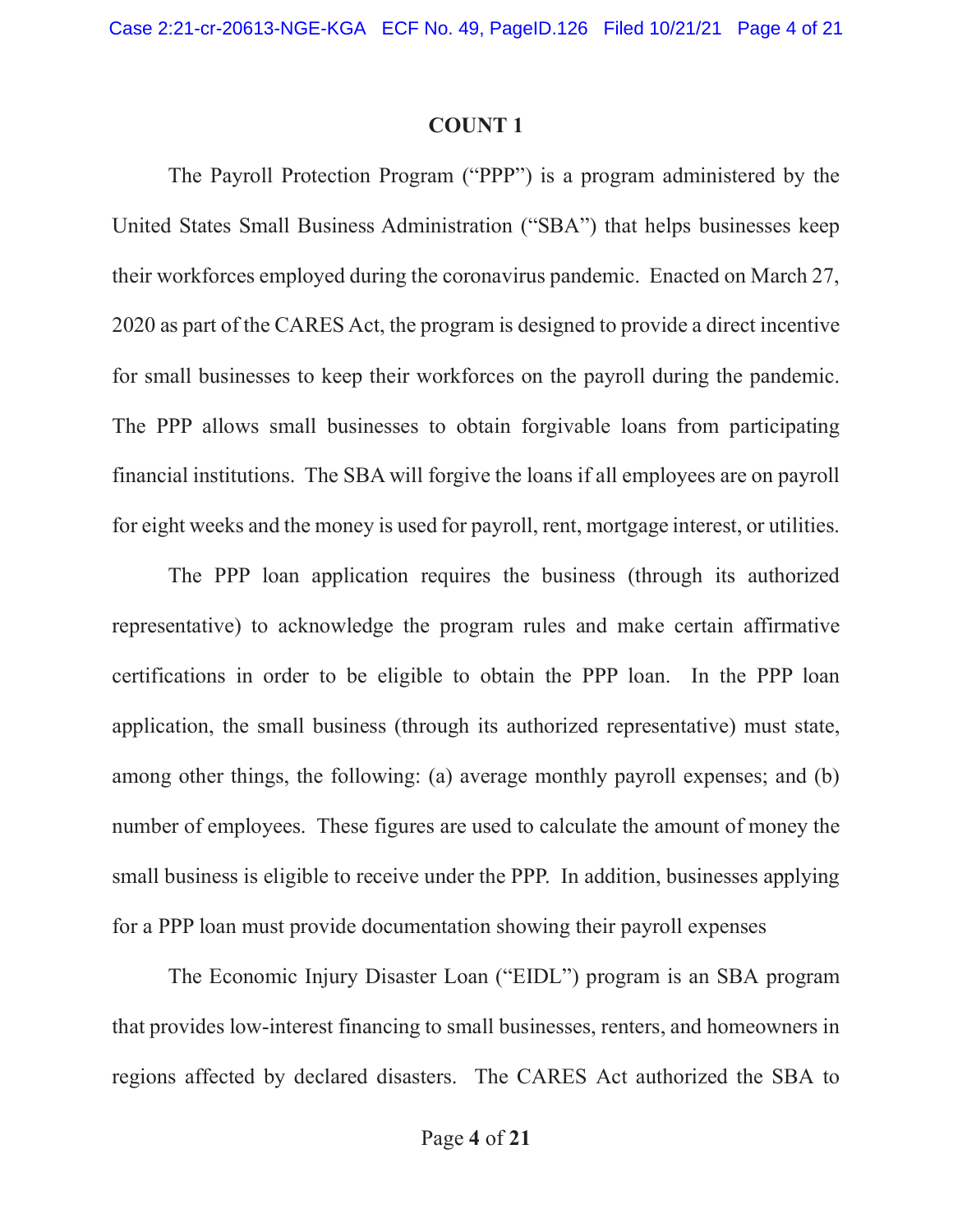provide EIDLs of up to \$2 million to eligible small businesses experiencing substantial financial disruption due to the COVID-19 pandemic. In addition, the CARES Act authorized the SBA to issue advances of up to \$10,000 to small businesses within three days of applying for an EIDL. The amount of the advance is determined by the number of employees the applicant certifies having. The advances do not have to be repaid.

In order to obtain an EIDL and advance, a qualifying business must submit an application to the SBA and provide information about its operations, such as the number of employees, gross revenues for the 12-month period preceding the disaster, and cost of goods sold in the 12-month period preceding the disaster. The applicant must also certify that all of the information in the application is true and correct to the best of the applicant's knowledge. The amount of the loan, if the application is approved, is determined based, in part, on the information provided in the application about employment, revenue, and cost of goods, as described above. If the applicant also obtains a loan under the PPP, the EIDL funds cannot be used for the same purpose as the Paycheck Protection Program funds.

George was an owner, registered agent, banking signatory, and/or otherwise affiliated with the following entities: (1) DXX Enterprises, LLC; (2) The Kongo Enterprise; (3) SFX Transportation, Inc.; (4) Seven Investment Group, LLC; (5) Cabrejas Renovations, LLC; (6) The Tax Wolf, LLC; (7) Diva Nails & Spa III, LLC;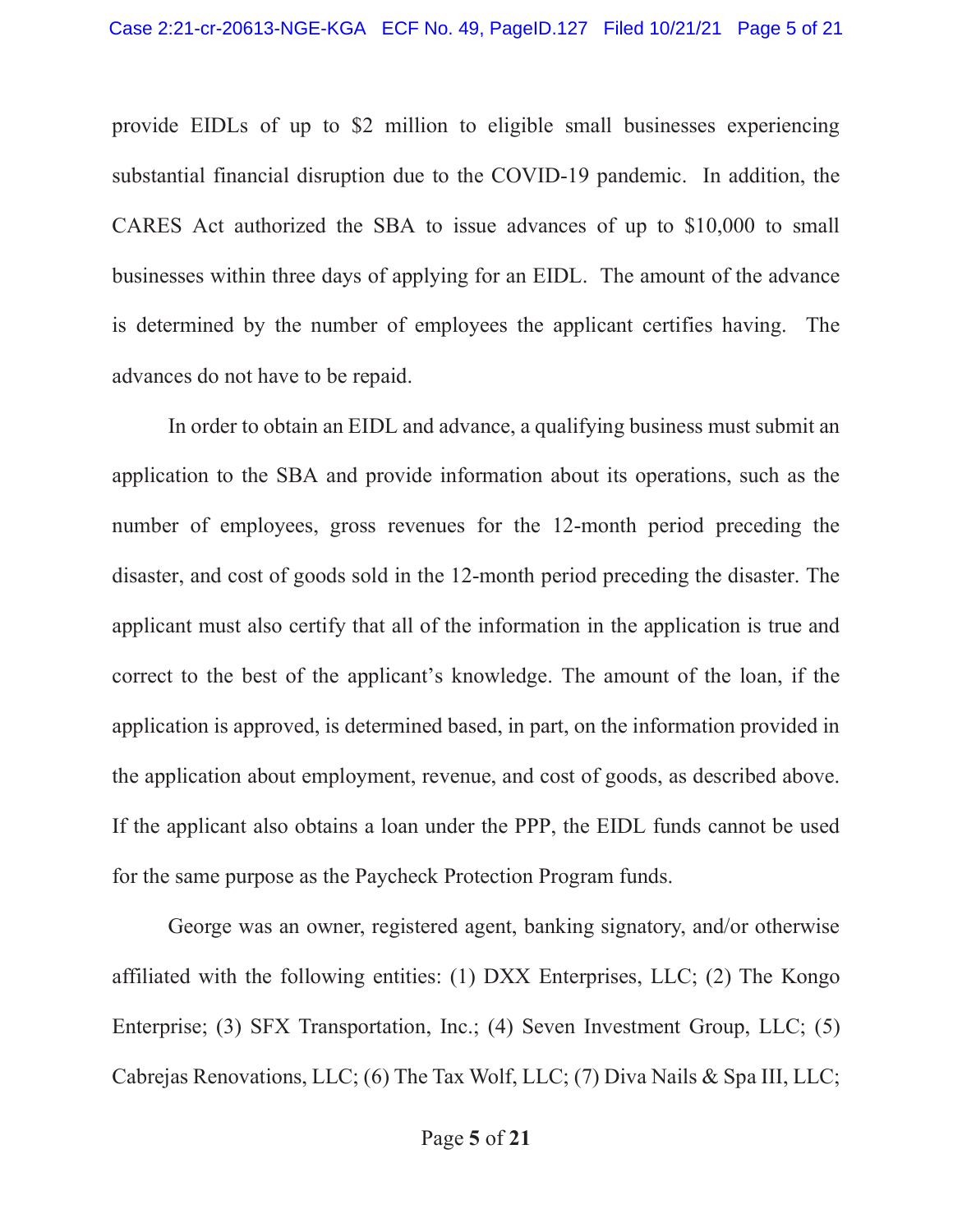(8) Orcas, Inc.; (9) S&V Alliance, LLC; (10) Express Property Preservation, LLC; (11) Bless My Grind, LLC; (12) Cercle Interieur, Inc.; (13) The Black Wolf, Inc.; (14) Defined Jewelry, Inc.; (15) AMG Solutions, LLC; and (16) Kwatili, LLC (collectively, the "Defendant Entities").

 Beginning in April 2020 and continuing through August 2020, George personally submitted, or caused others to submit at least 15 loan applications seeking PPP funds and 14 loan applications seeking EIDL funds. Each of the 29 applications that George submitted, or caused others to submit, contained materially false information. Specifically, George obtained payroll information that was used to support a seemingly legitimate PPP loan application submitted on behalf of an unrelated entity and then used the unrelated entity's payroll information to support fraudulent PPP and EIDL loan applications. George personally and knowingly prepared and submitted the false and fraudulent PPP and EIDL loan applications on behalf of Seven Investment Group LLC, The Tax Wolf LLC and AMG Solutions LLC. George also knowingly provided falsified payroll and employee information to others and assisted them in preparing and knowingly submitting false and fraudulent PPP and EIDL loan applications on behalf of the other Defendant Entities.

The falsified payroll and employee information used to support the PPP and EIDL loan applications on behalf of the Defendant Entities was material insofar as it induced financial institutions to disburse funds that George and his co-conspirators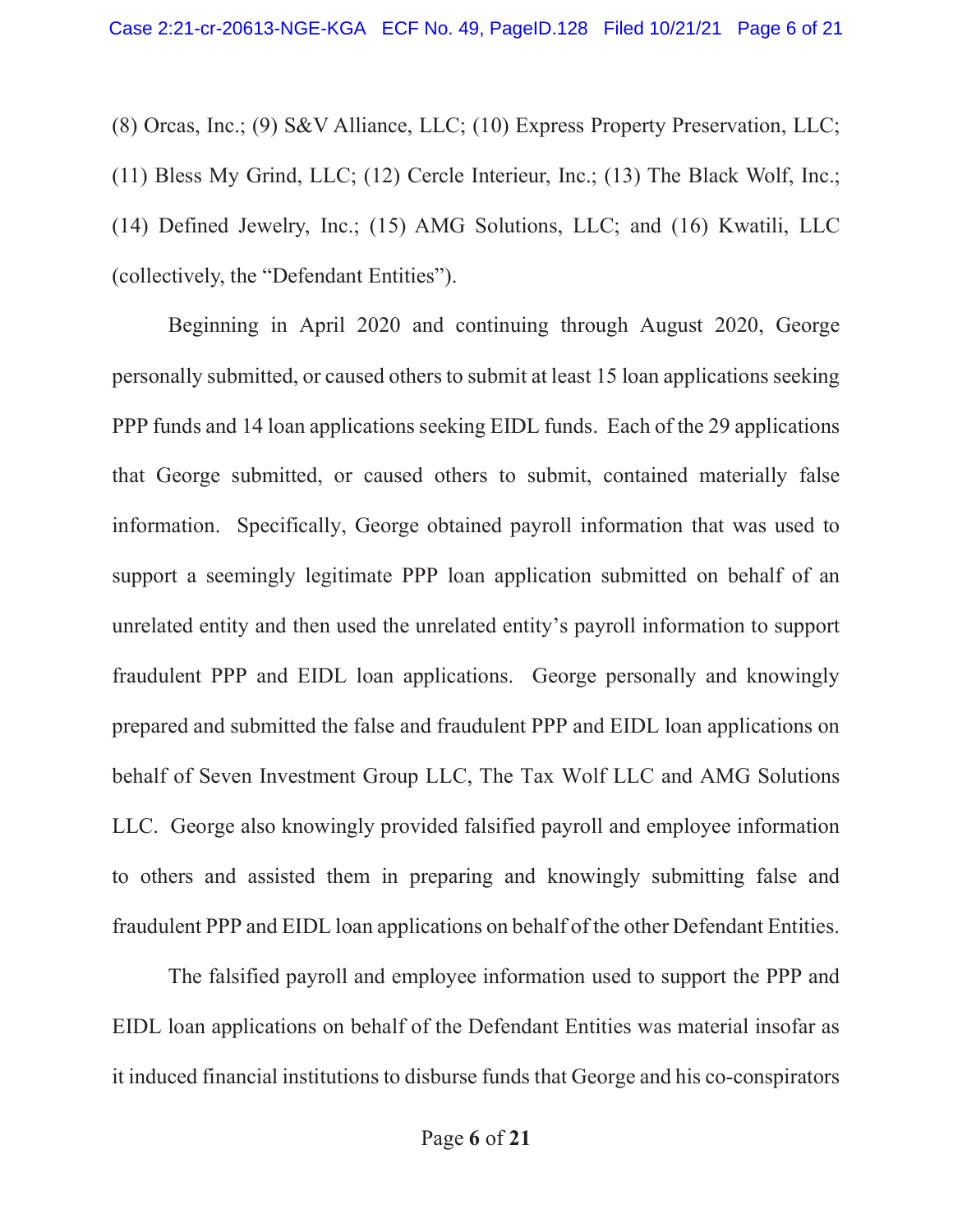were not otherwise entitled to. In total, George sought, or caused to be sought, approximately \$2,420,542 in PPP funds and \$1,734,300 in EIDL funds to which he was not entitled.

#### COUNTS 2-4

George was the owner and operator of The Tax Wolf, LLC ("Tax Wolf"), a tax-preparation company. The Internal Revenue Service ("IRS") was an agency of the United States Department of Treasury responsible for administering and enforcing the tax laws of the United States. A Form 1040 was an income tax return filed with the IRS in the name of an individual taxpayer that reported, among other things, the taxpayer's income, deductions, and credits, to determine the amount of tax owed by, or the amount of tax refund claimed by, the taxpayer. Schedules C, Profit or Loss from Business (Sole Proprietorship) ("Schedule C") were IRS forms that taxpayers attached to Forms 1040, when applicable, to report, among other items, gross receipts, expenses, and profit or loss from businesses operated by the taxpayers as sole proprietorships.

 Through the Tax Wolf LLC, George knowingly prepared and caused to be prepared U.S. Individual Tax Returns, Forms 1040 ("Forms 1040") and related schedules on behalf of taxpayers for submission to the IRS for the clients of the Tax Wolf for the tax years 2016 through 2019. Specifically, George advised clients of the Tax Wolf to create fictitious business and/or otherwise artificially inflate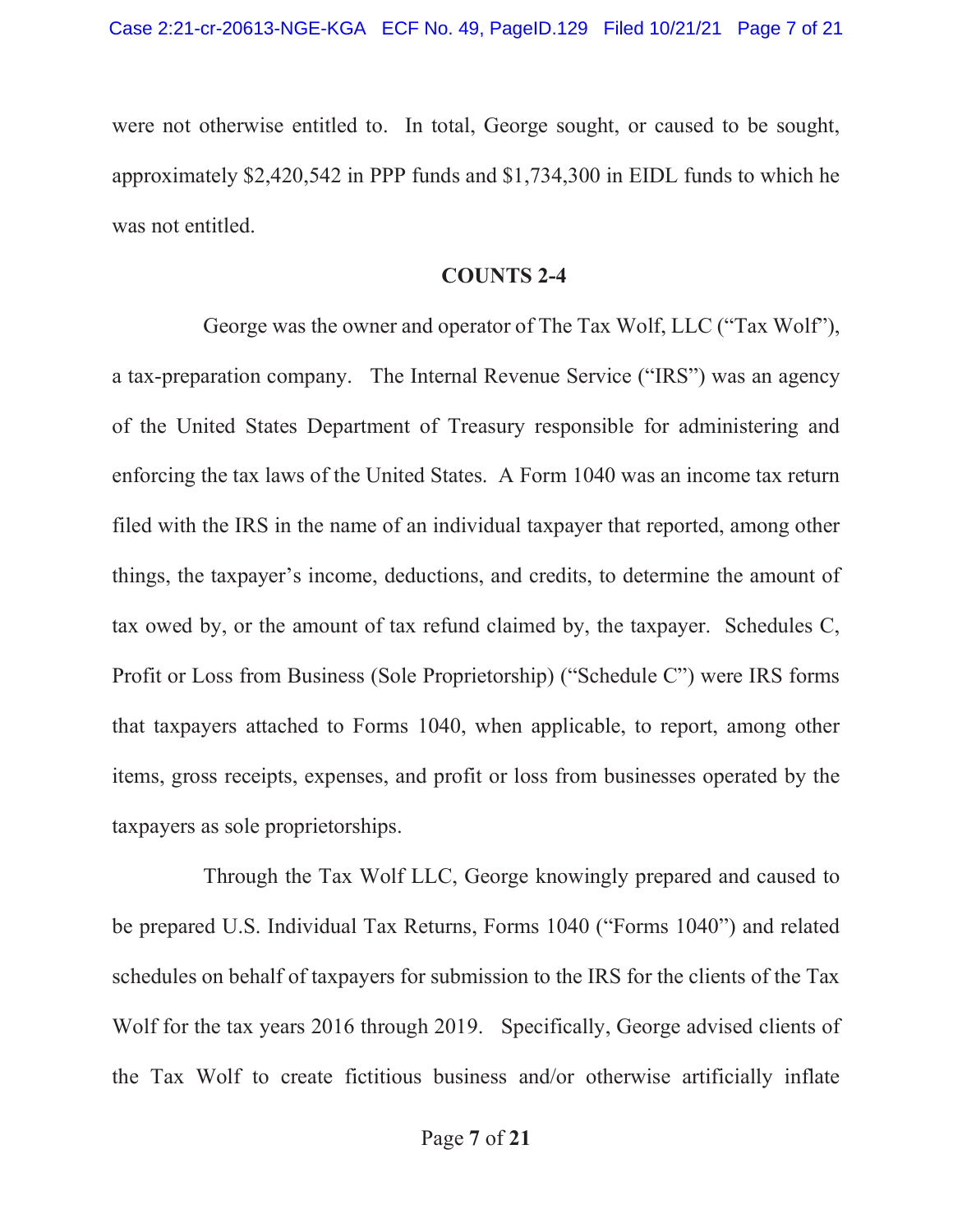business losses or expenditures. George then knowingly prepared, or assisted Tax Wolf clients in preparing, Forms 1040 and Schedules C containing false and fraudulent business losses and expenditures for submission to the IRS. George's knowing preparation, and assistance in preparing, fraudulent Forms 1040 and related schedules generated falsely reported tax credits which resulted in the IRS's issuing \$318,333 in tax refunds to Tax Wolf clients that were not entitled to receive.

#### 6. Advice of Rights

The defendant has read the Information; has discussed the charges and any possible defenses with his attorney; and understands the crime for which he is charged. The defendant understands that, by pleading guilty, he is waiving many important rights, including the following:

A. The right to plead not guilty and to persist in that plea;

B. The right to a speedy and public trial by jury;

C. The right to the assistance of an attorney at every critical stage of the proceedings, including trial;

D. The right to an appointed attorney, if the defendant cannot afford to retain one;

E. The right to be presumed innocent and to require the government to prove the defendant guilty beyond a reasonable doubt at trial;

F. The right to confront and cross-examine adverse witnesses at trial;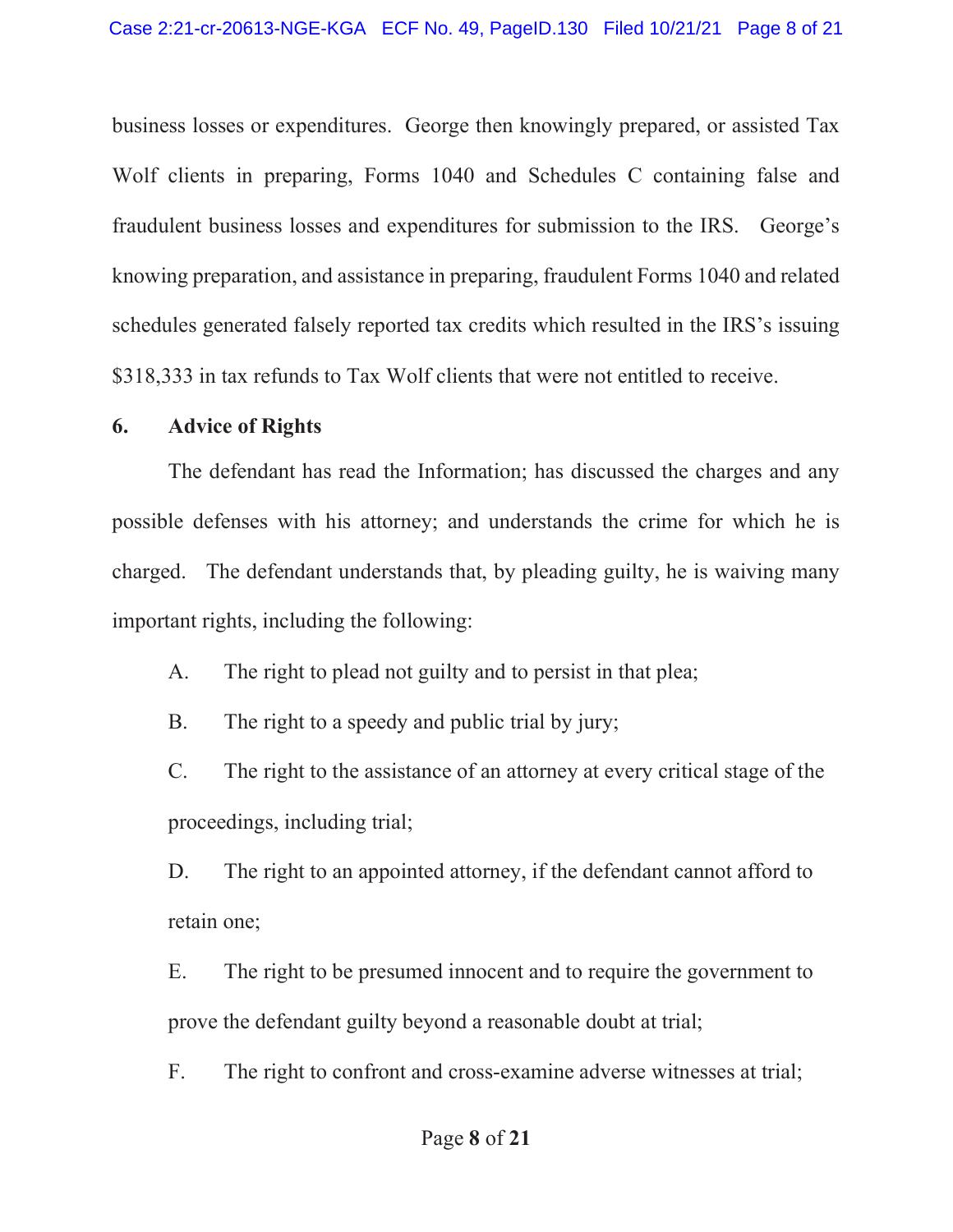G. The right to testify or not to testify at trial, whichever the defendant chooses;

H. If the defendant chooses not to testify, the right to have the jury informed that it may not treat that choice as evidence of guilt;

I. The right to present evidence or not to present evidence at trial, whichever the defendant chooses; and

J. The right to compel the attendance of witnesses at trial.

# 7. Collateral Consequences of Conviction

The defendant understands that his conviction here may carry additional consequences under federal or state law. The defendant understands that, if he is not a United States citizen, his conviction here may require him to be removed from the United States; denied citizenship; and denied admission to the United States in the future. The defendant further understands that the additional consequences of his conviction here may include, but are not limited to, adverse effects on his immigration status; naturalized citizenship; right to vote; right to carry a firearm; right to serve on a jury; and ability to hold certain licenses or to be employed in certain fields. The defendant understands that no one, including his attorney or the Court, can predict to a certainty what the additional consequences of his conviction might be. The defendant, nevertheless, affirms that he chooses to plead guilty regardless of any immigration or other consequences from his conviction.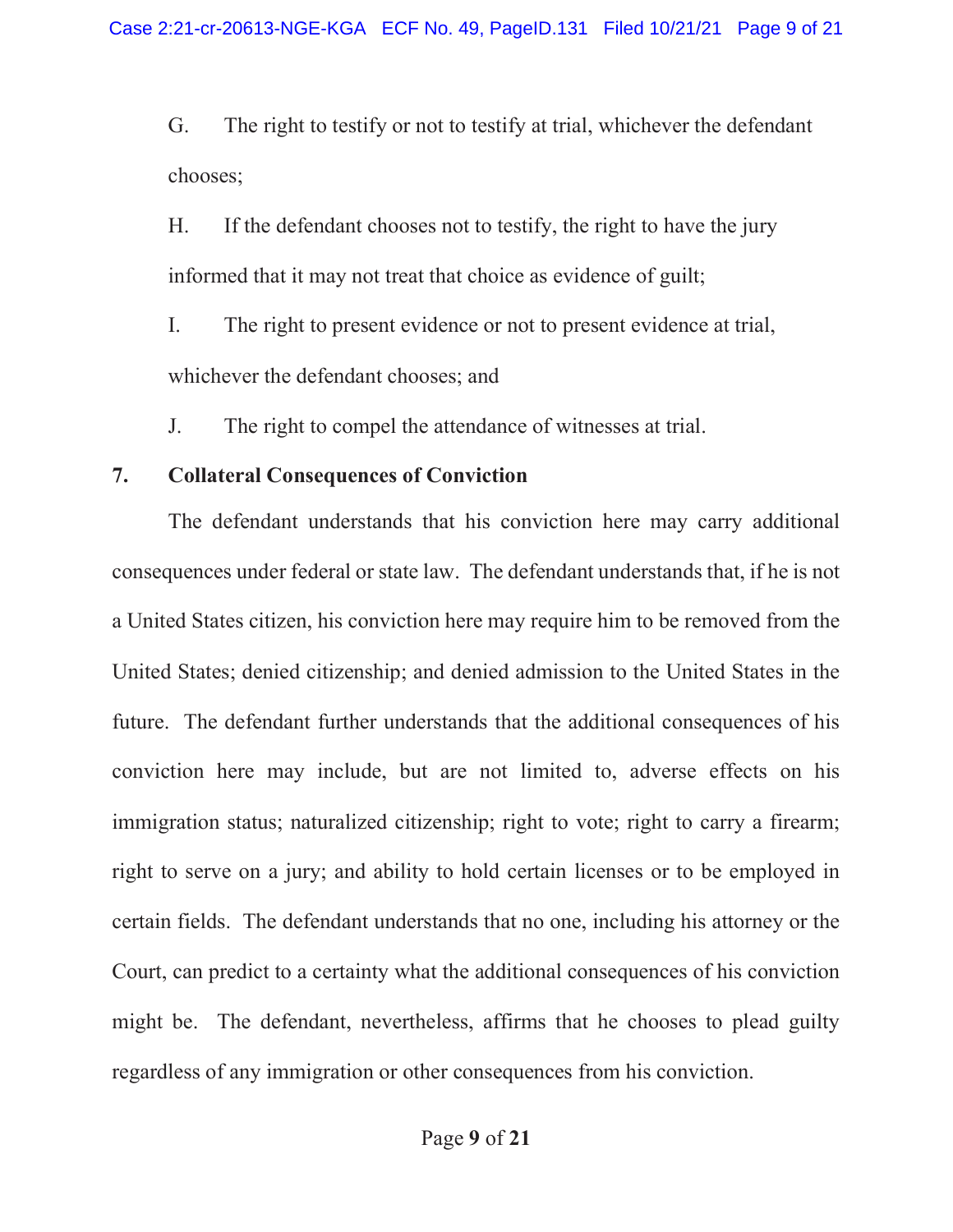#### 8. Defendant's Guideline Range

### A. Court's Determination

The Court will determine the defendant's guideline range at sentencing.

## B. Acceptance of Responsibility

The government recommends under Federal Rule of Criminal Procedure  $11(c)(1)(B)$  that the defendant receive a two-level reduction for acceptance of responsibility under USSG § 3E1.1(a). Further, if his offense level is 16 or greater and he is awarded the two-level reduction under USSG  $\S$  3E1.1(a), the government recommends that the defendant receive an additional one-level reduction for his acceptance of responsibility under USSG  $\S$  3E1.1(b). If, however, the government learns that the defendant has engaged in any conduct inconsistent with acceptance of responsibility—including, but not limited to, making any false statement to, or withholding information from, his probation officer; obstructing justice in any way; denying his guilt on the offense to which he is pleading guilty; committing additional crimes after pleading guilty; or otherwise demonstrating a lack of acceptance of responsibility as defined in USSG § 3E1.1—the government will be released from its obligations under this paragraph; will be free to argue that the defendant not receive *any* reduction for acceptance of responsibility under USSG § 3E1.1; and will be free to argue that the defendant receive an enhancement for obstruction of justice under USSG § 3C1.1.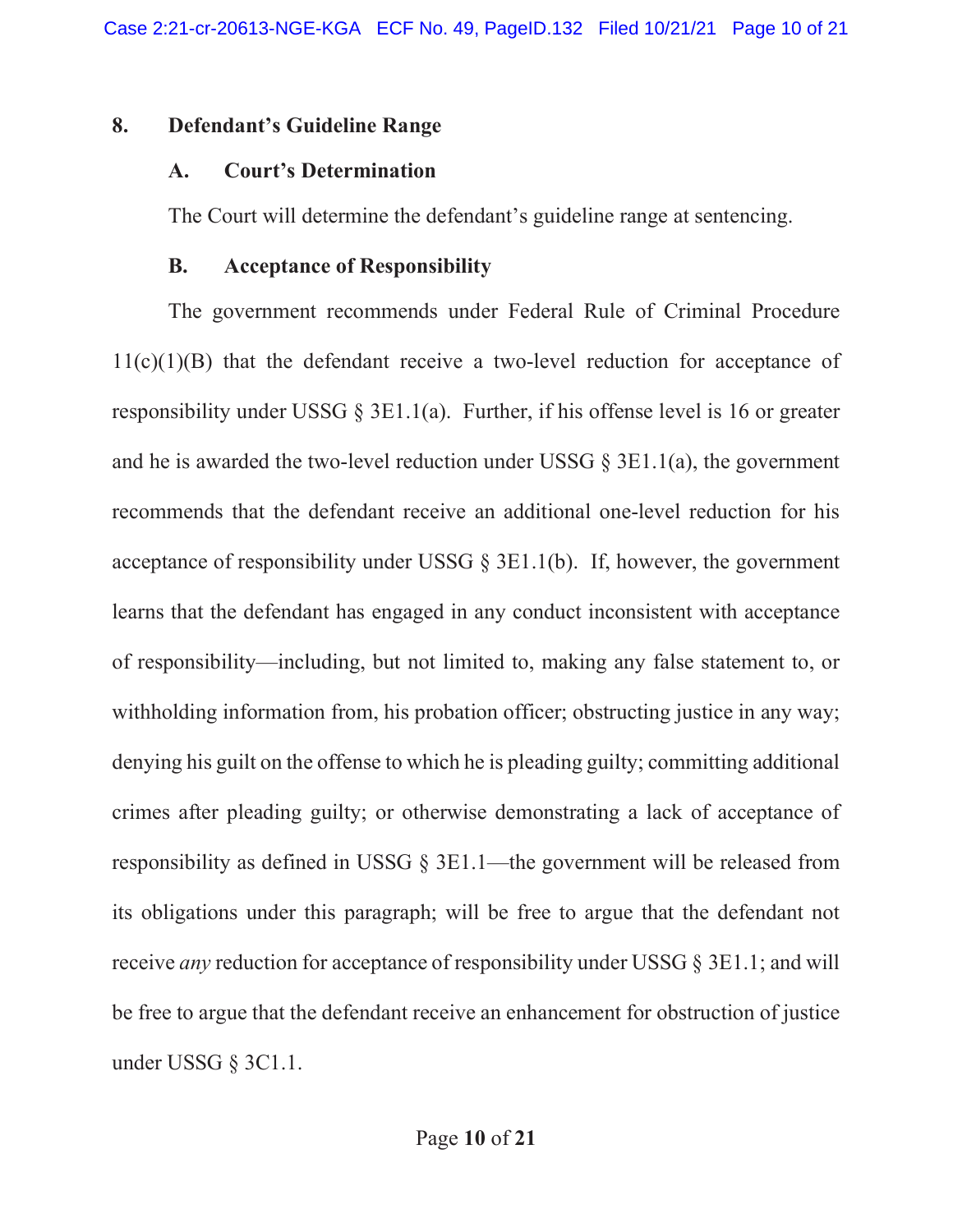## C. Other Guideline Recommendations

The parties recommend that the following guideline provisions apply to the defendant's guideline calculation on Count 1:

- USSG Section  $2B1.1(a)(1)$ : Base Offense Level of 7
- USSG Section  $2B1.1(b)(1)(J)$ : Loss Greater than \$3,500,000 (add 18 Levels)
- USSG Section  $3B1.1(a)$ : Aggravating Role (add 4 levels)
- USSG Section 4A1.1(b) Criminal History Category II

 The parties have no other recommendations as to the defendant's guideline calculation.

# D. Factual Stipulations for Sentencing Purposes

 The parties stipulate and agree that, for purposes of determining the applicable sentencing guidelines range, the loss amount attributable to the defendant's conduct is \$4,154,842.

# E. Parties' Obligations

Both the defendant and the government agree not to take any position or make any statement that is inconsistent with any of the guideline recommendations or factual stipulations in paragraphs 8.B, 8.C or 8.D. Other than the guideline recommendations and stipulations in those paragraphs, however, neither party is restricted in what it may argue or present to the Court as to the defendant's guideline calculation.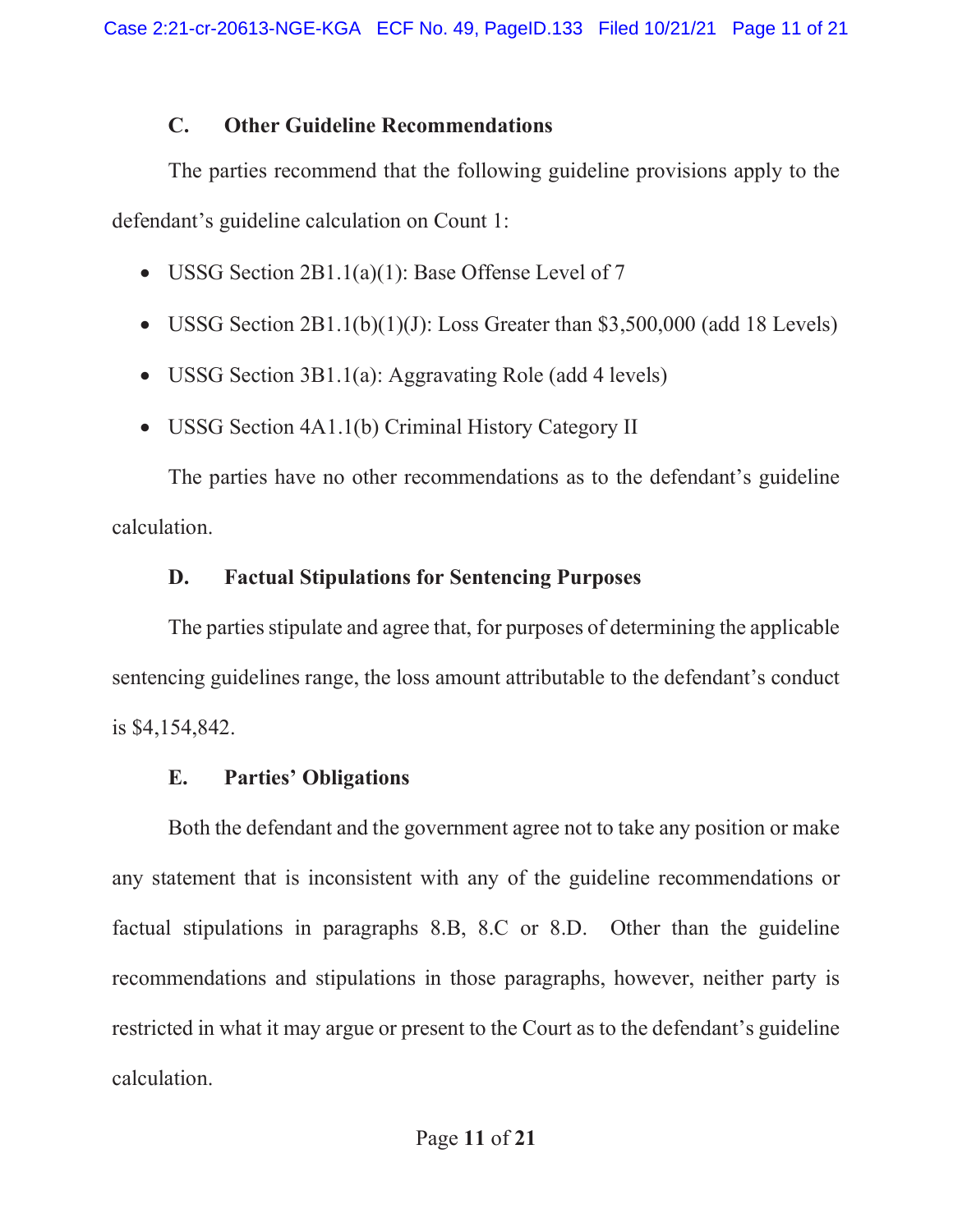#### E. Not a Basis to Withdraw

 The defendant understands that he will have no right to withdraw from this agreement or withdraw his guilty plea if he disagrees, in any way, with the guideline range determined by the Court, even if that guideline range does not incorporate the parties' recommendations in paragraphs 8.B or 8.C. Likewise, the government has no right to withdraw from this agreement if it disagrees with the guideline range determined by the Court.

### 9. Imposition of Sentence

### A. Court's Obligation

 Defendant George understands that in determining his sentence, the Court must calculate the applicable guideline range at sentencing and must consider that range, any possible departures under the sentencing guidelines, and the sentencing factors listed in 18 U.S.C.  $\S 3553(a)$ ; and apply any applicable mandatory minimums.

### B. Imprisonment

### 1. Recommendation

Under Federal Rule of Criminal Procedure  $11(c)(1)(B)$ , the government recommends that the defendant's sentence of imprisonment not exceed the low-end of the defendant's guideline range as determined by the Court.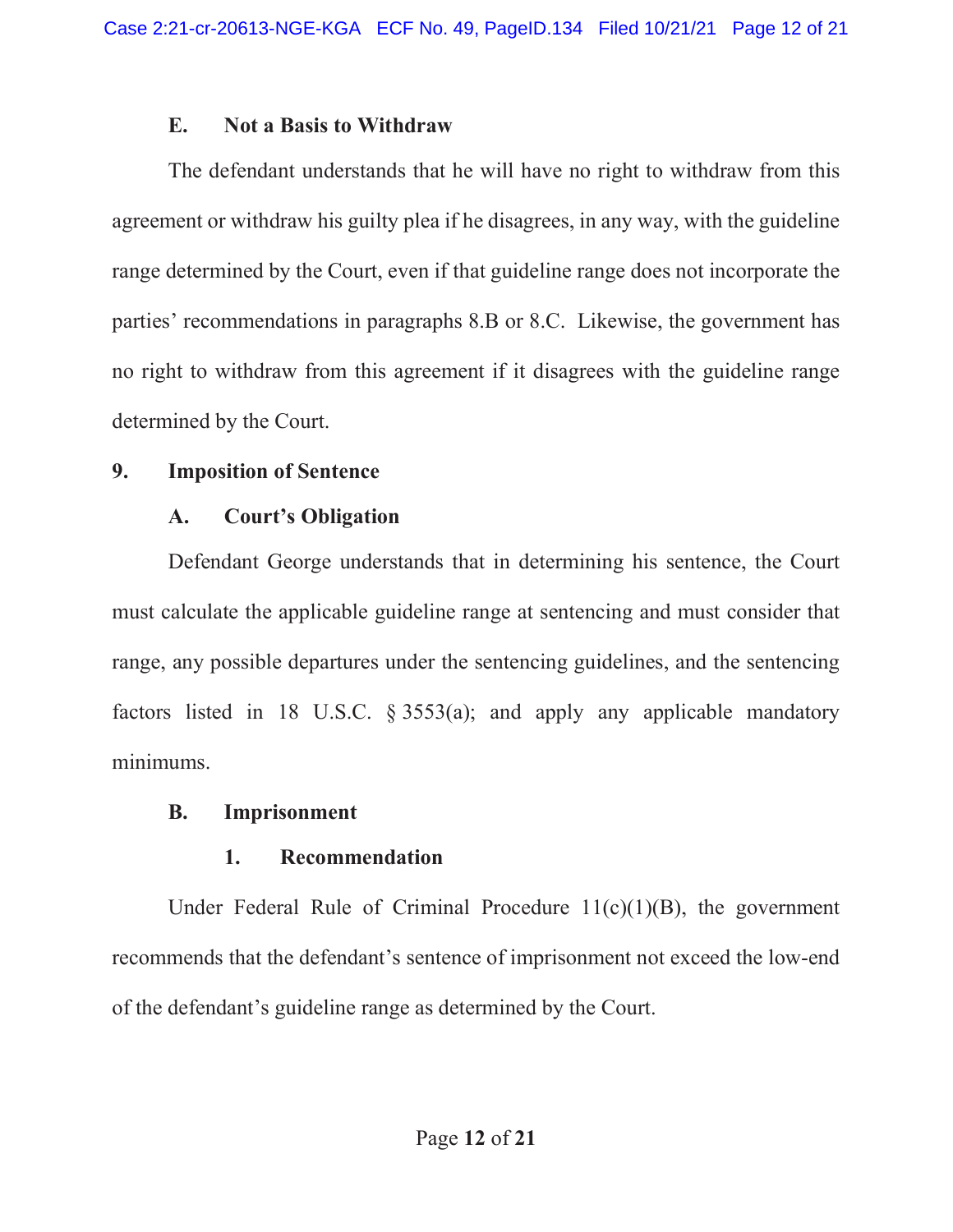#### 2. No Right to Withdraw

 The government's recommendation in paragraph 9.B.1 is not binding on the Court.The defendant understands that he will have no right to withdraw from this agreement or withdraw his guilty plea if the Court decides not to follow the government's recommendation. Likewise, the government has no right to withdraw from this agreement if the Court decides not to follow the government's recommendation. If, however, the Court rejects or purports to reject any other term or terms of this plea agreement, the government will be permitted to withdraw from the agreement.

#### C. Supervised Release

#### 1. Recommendation

Under Federal Rule of Criminal Procedure  $11(c)(1)(B)$ , the parties recommend that the Court impose a three-year term of supervised release.

### 2. No Right to Withdraw

 The parties' recommendation is not binding on the Court. Defendant George understands that he will have no right to withdraw from this agreement or withdraw his guilty plea if the Court decides not to follow the parties' recommendation. The defendant also understands that the government's recommendation concerning the length of the defendant's sentence of imprisonment, as described above in paragraph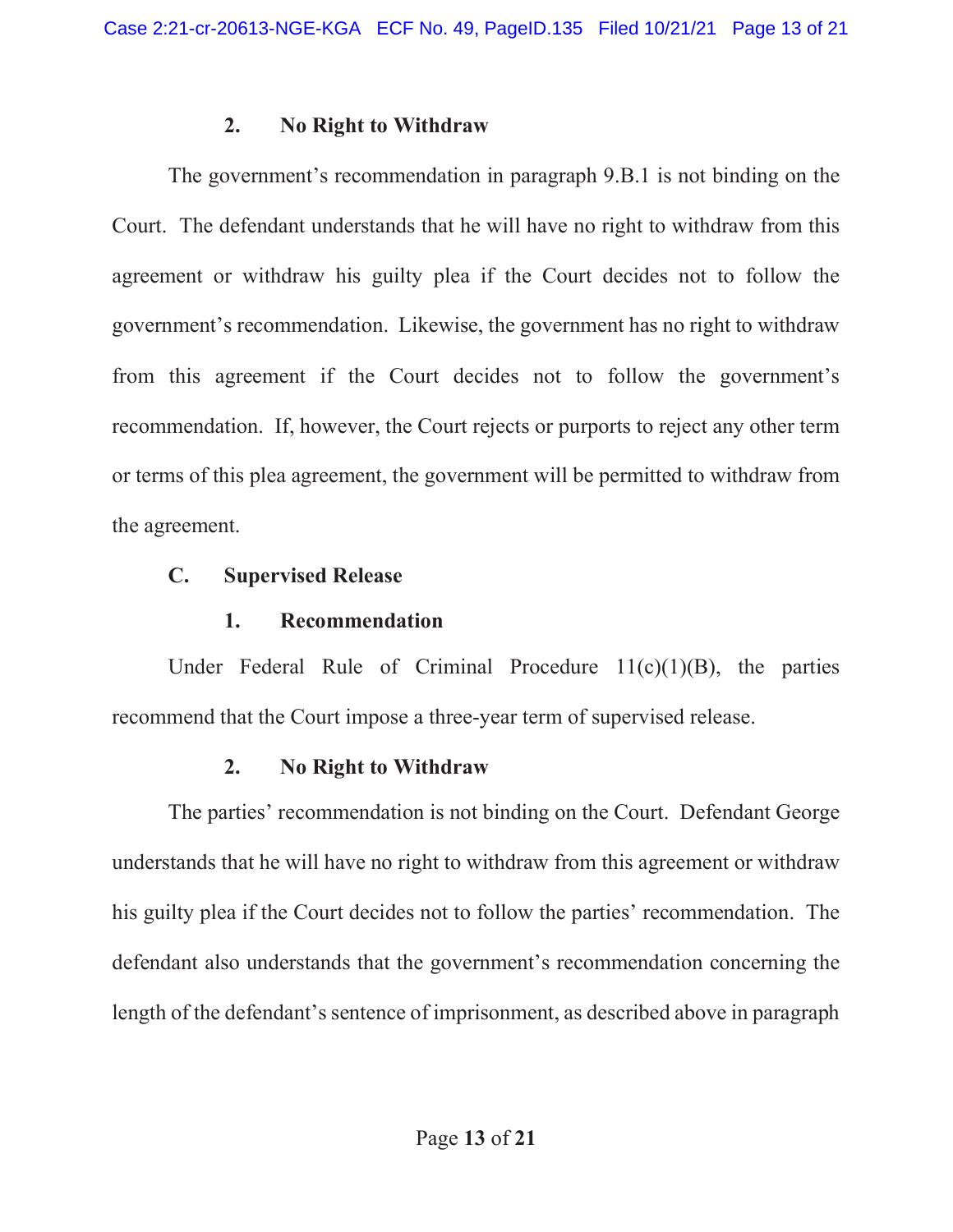9.B.1, will not apply to or limit any term of imprisonment that results from any later revocation of the Defendant George's supervised release.

## D. Fines

There is no recommendation or agreement as to a fine.

## E. Restitution

The Court must order restitution to every identifiable victim of the defendant's offense. The parties agree that restitution in this case shall total \$2,602,349.29.

# F. Forfeiture

The defendant agrees, pursuant to 18 U.S.C.  $\S$  982(a)(2)(A), to forfeit all property constituting, or derived from, proceeds he obtained, directly or indirectly, as the result of his violation of 18 U.S.C. § 1349 including, but not limited to:

- 1. \$58,195.54 seized from Fifth Third Bank Account #XXXXX0387 held in the name of DXX Enterprise, LLC;
- 2. \$100,000 seized from Fifth Third Bank Account #XXXXX1521 held in the name of DXX Enterprise, LLC;
- 3. \$128,176.66 seized from Fifth Third Bank Account #XXXXX3765 held in the name of Seven Investment Group, LLC;
- 4. \$73,760.34 seized from Fifth Third Bank Account #XXXXX2465 held in the name of ATX, Inc.;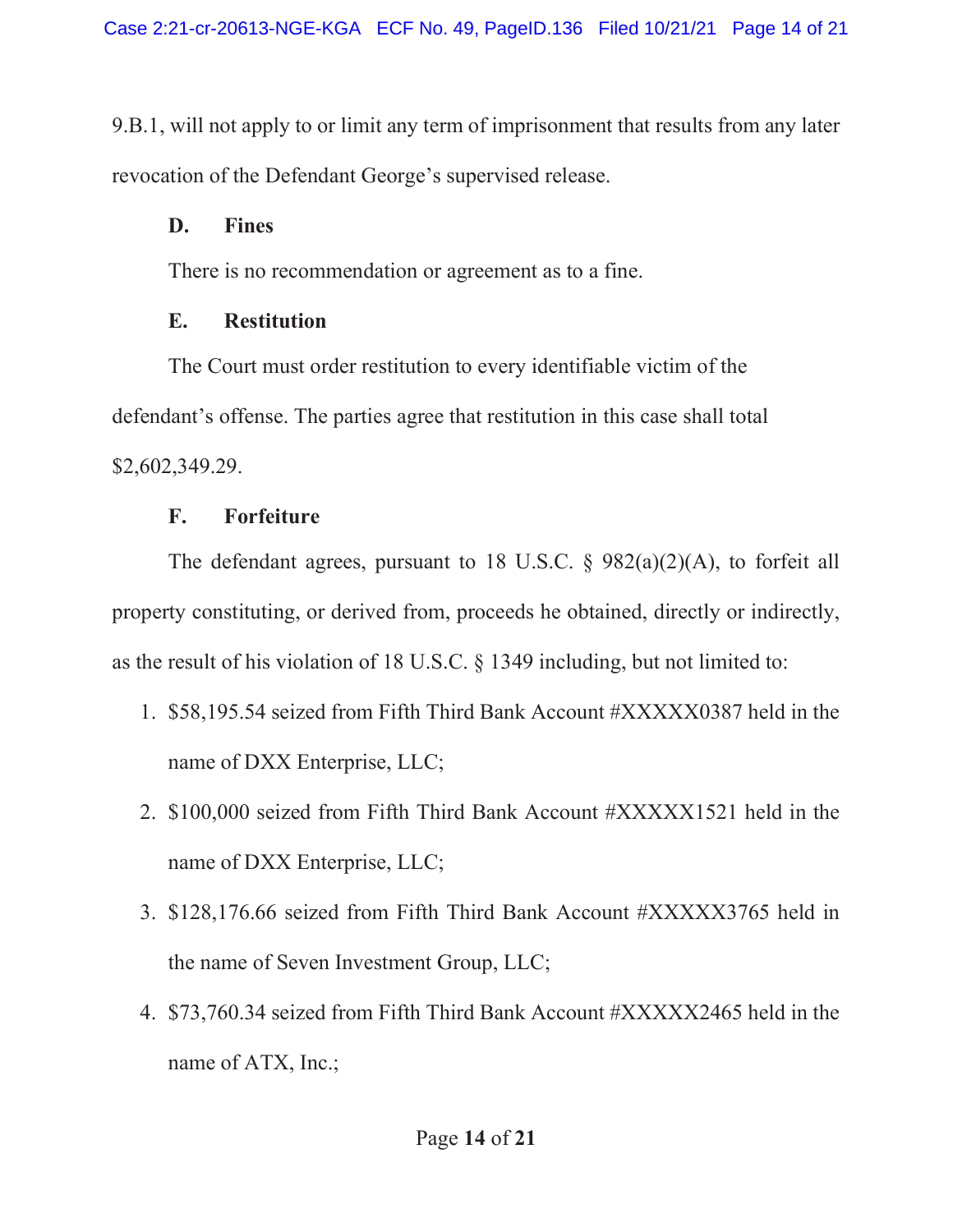- 5. \$240,223.90 seized from Fifth Third Bank Account #XXXXX6859 held in the name of Bless My Grind, LLC;
- 6. \$65,072.73 seized from Fifth Third Bank Account #XXXXX9374 held in the name of DXX Enterprise, LLC;
- 7. \$119,994.36 seized from Fifth Third Bank Account #XXXXX7635 held in the name of Cercle Interieur, Inc;
- 8. \$178,067.51 seized from Fifth Third Bank Account #XXXXX5487 held in the name of The Black Wolf Incorporation;
- 9. \$211,233.93 seized from Fifth Third Bank Account #XXXXX2192 held in the name of AMG Solutions LLC;
- 10.\$159,900.00 seized from Fifth Third Bank Account #XXXXX3882 held in the name of Orcas, Inc.;
- 11.\$104,200.00 seized from Fifth Third Bank Account #XXXXX9324 held in the name of Defined Jewelry, Inc.;
- 12.\$149,900.00 seized from Fifth Third Bank Account #XXXXX7741 held in the name of Cabrejas Renovations LLC; and
- 13.a forfeiture money judgment in an amount to be determined at sentencing, representing the total value of the property subject to forfeiture, to the extent such value is not satisfied by the specific forfeitures set forth above.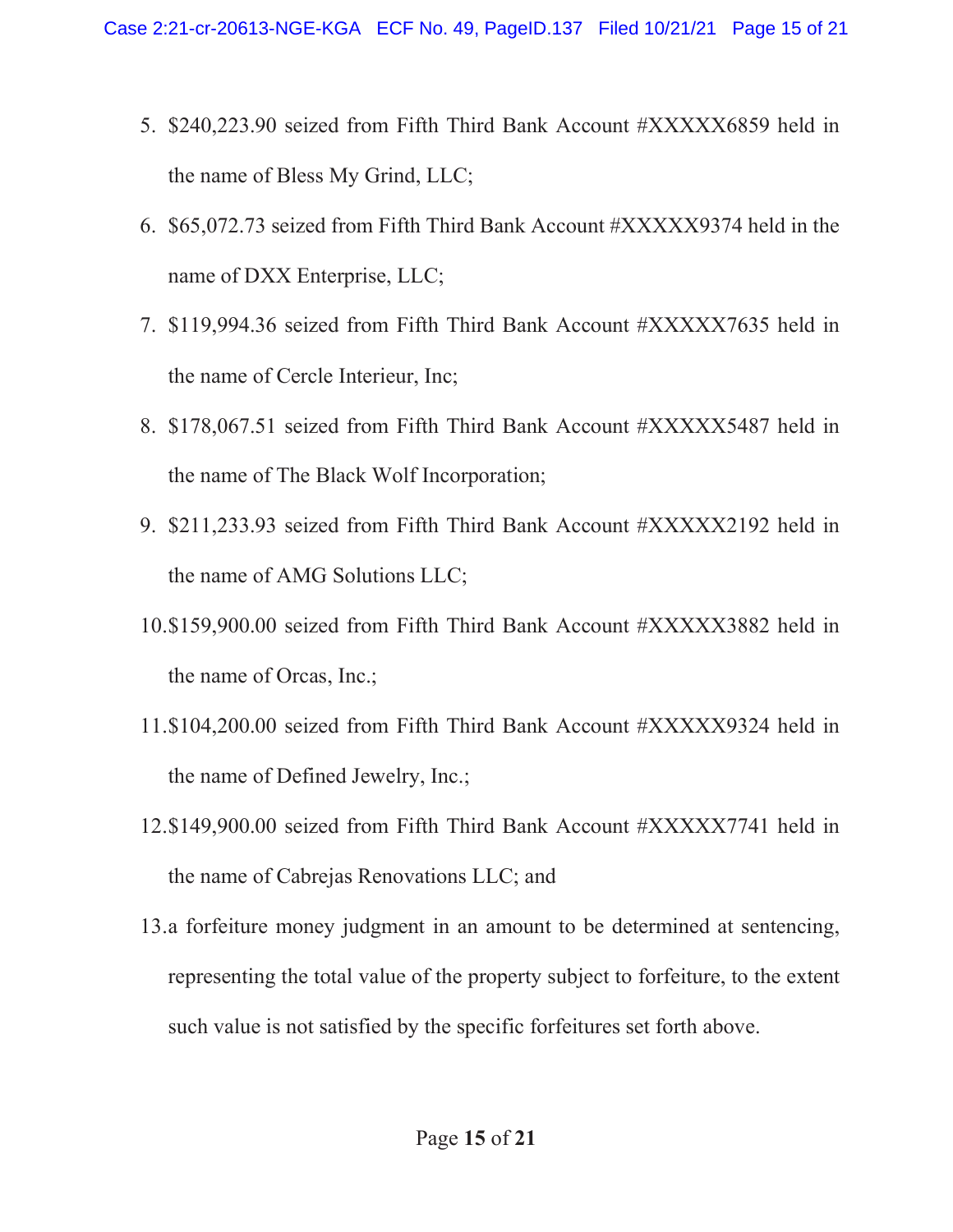The defendant agrees to the entry of one or more orders of forfeiture, including the entry of a Preliminary Order of Forfeiture, incorporating the forfeiture of the above referenced property following his guilty plea, upon application by the United States as mandated by Federal Rule of Criminal Procedure 32.2. The defendant agrees that the forfeiture order will become final as to him at the time entered by the Court.

The defendant knowingly, voluntarily, and intelligently waives any challenge to the above-described forfeiture based upon the Excessive Fines Clause of the Eighth Amendment to the United States Constitution.

The defendant acknowledges that he understands that the forfeiture of assets is part of the sentence that may be imposed in this case and waives his right to challenge any failure by the court to advise him of his rights with respect to forfeiture, set forth in Federal Rule of Criminal Procedure  $11(b)(1)(J)$ . The defendant also expressly waives his right to have a jury determine the forfeitability of his interest in the above identified property, as provided by Rule 32.2(b)(5).

The defendant further waives the requirements of Federal Rules of Criminal Procedure 32.2 and 43(a) regarding notice of the forfeiture in the charging instrument, pronouncement of the forfeiture at sentencing, and incorporation of the forfeiture in the judgment.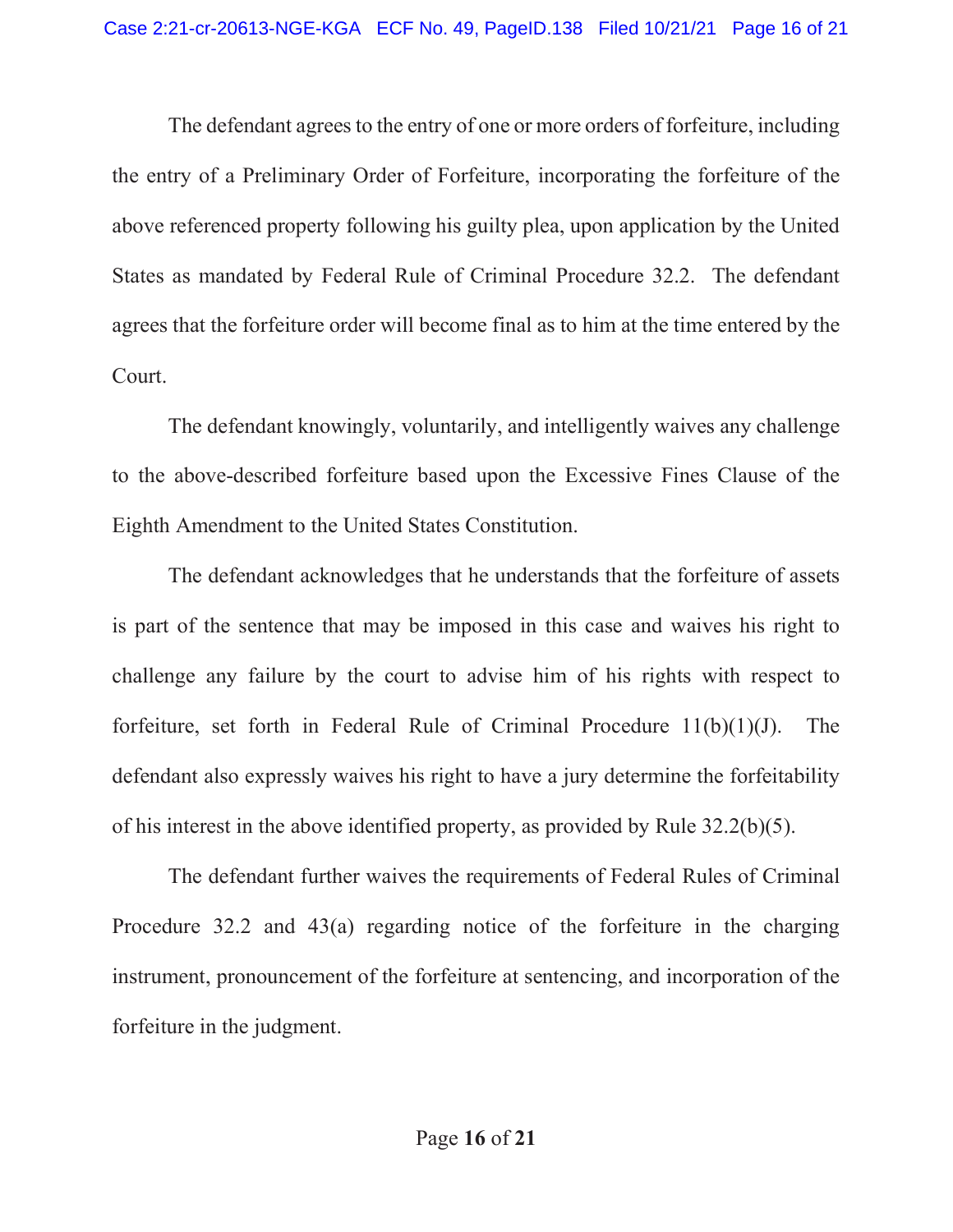The defendant agrees to hold the United States and its agents and employees harmless from any claims whatsoever in connection with the seizure and forfeiture of any property referenced above.

Upon entry by the Court of an Order of Restitution as part of the Judgment of Conviction in this criminal case, the United States Attorney's Office for the Eastern District of Michigan agrees to prepare a Request for Restoration of Forfeited Assets to Known Victim(s) if such a request is appropriate at that time. The Request for Restoration, if appropriate, will be submitted to the Department of Justice, Criminal Division, Money Laundering and Asset Recovery Section (MLARS) for determination. The defendant acknowledges that no representation has been made to him, however, as to the outcome of such a Request for Restoration, and understands that the MLARS may grant the Request for Restoration, may grant in-part the Request for Restoration, or may deny the Request for Restoration. The defendant expressly acknowledges that the Request for Restoration may be denied and that no representations have been made to him by or on behalf of the United States Attorney's Office or the Department of Justice as to the likelihood that such a Request will or would be granted.

## G. Special Assessment

 The defendant understands that he will be required to pay a special assessment of \$100, due immediately upon sentencing.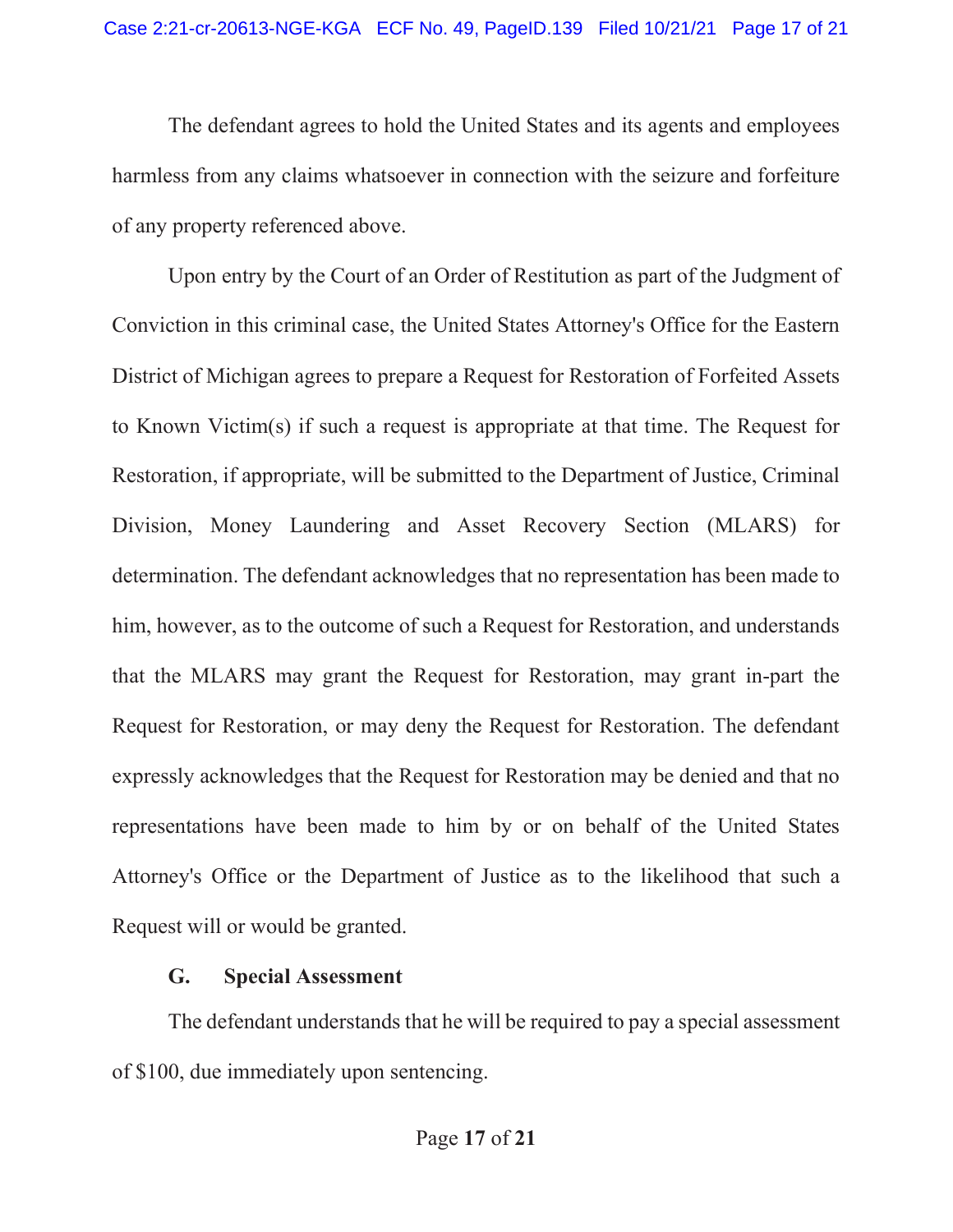#### 10. Appeal Waiver

The defendant waives any right he may have to appeal his conviction on any grounds. If his sentence of imprisonment does not exceed the top of the guideline range determined by the Court, the defendant also waives any right he may have to appeal his sentence on any grounds.

## 11. Collateral Review Waiver

The defendant retains the right to raise claims alleging ineffective assistance of counsel, as long as the defendant properly raises those claims by collateral review under 28 U.S.C. § 2255. The defendant also retains the right to pursue any relief permitted under 18 U.S.C. § 3582(c), as long as the defendant properly files a motion under that section. The defendant, however, waives any other right he may have to challenge his conviction or sentence by collateral review, including, but not limited to, any right he may have to challenge his conviction or sentence on any grounds under 28 U.S.C. § 2255, 28 U.S.C. § 2241, or Federal Rule of Civil Procedure 59 or 60.

## 12. Consequences of Withdrawal of Guilty Plea or Vacation of Judgment

If the defendant is allowed to withdraw his guilty plea, or if his conviction or sentence under this agreement is vacated, the government may reinstate any charges against the defendant that were dismissed as part of this agreement and may file additional charges against the defendant relating, directly or indirectly, to any of the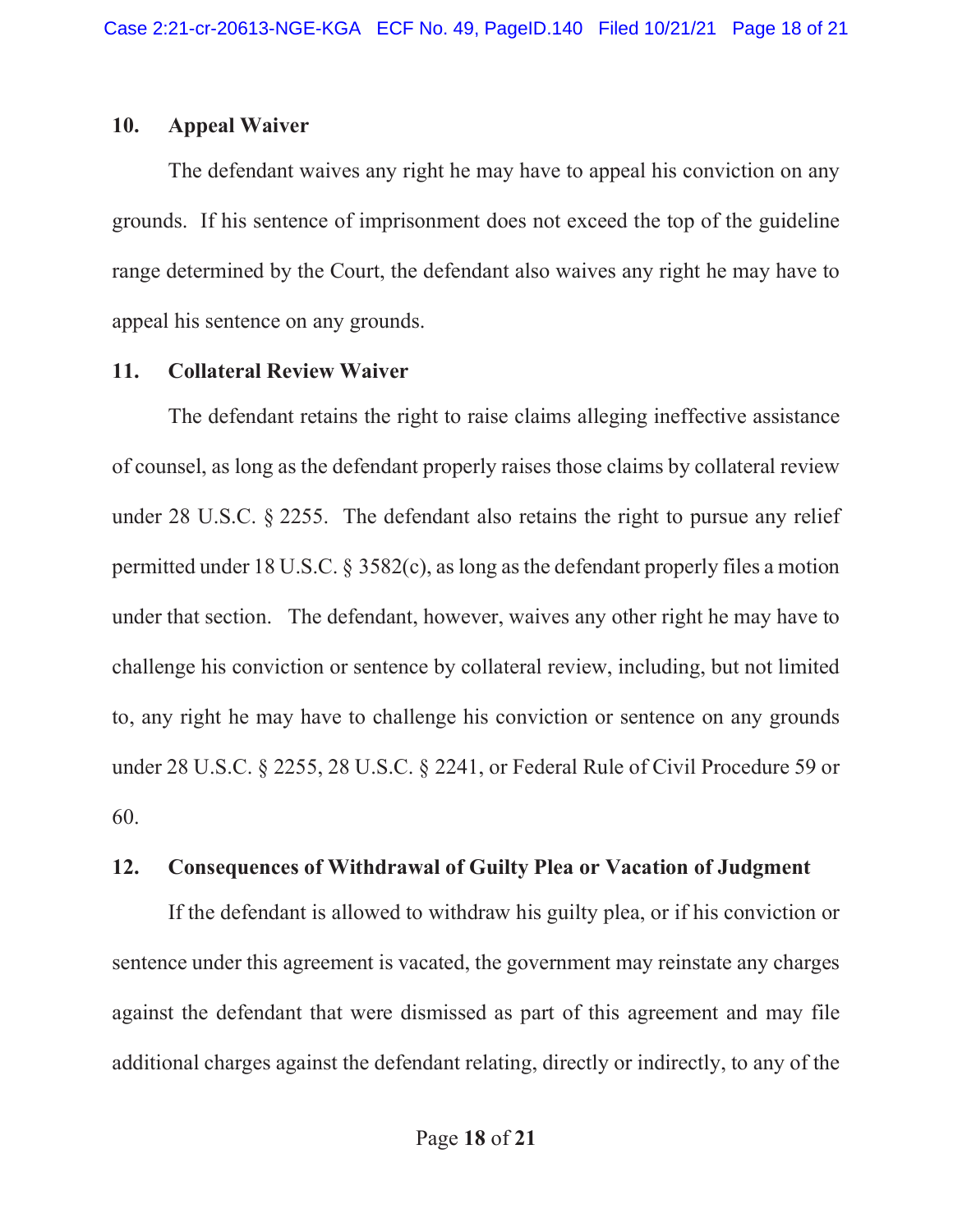conduct underlying his guilty plea or any relevant conduct. If the government reinstates any charges or files any additional charges as permitted by this paragraph, the defendant waives his right to challenge those charges on the ground that they were not filed in a timely manner, including any claim that they were filed after the limitations period expired.

#### 13. Use of Withdrawn Guilty Plea

The defendant agrees that if he is permitted to withdraw his guilty plea for any reason, he waives all of his rights under Federal Rule of Evidence 410, and the government may use his guilty plea, any statement that he made at his guilty plea hearing, and the factual basis set forth in this agreement, against him in any proceeding.

#### 14. Parties to Plea Agreement

 This agreement does not bind any government agency except the Offices, as defined herein.

#### 15. Scope of Plea Agreement

 This plea agreement is the complete agreement between the parties and supersedes any other promises, representations, understandings, or agreements between the parties concerning the subject matter of this agreement that were made at any time before the guilty plea is entered in court. Thus, no oral or written promises made by the government to the defendant, or to his attorney, at any time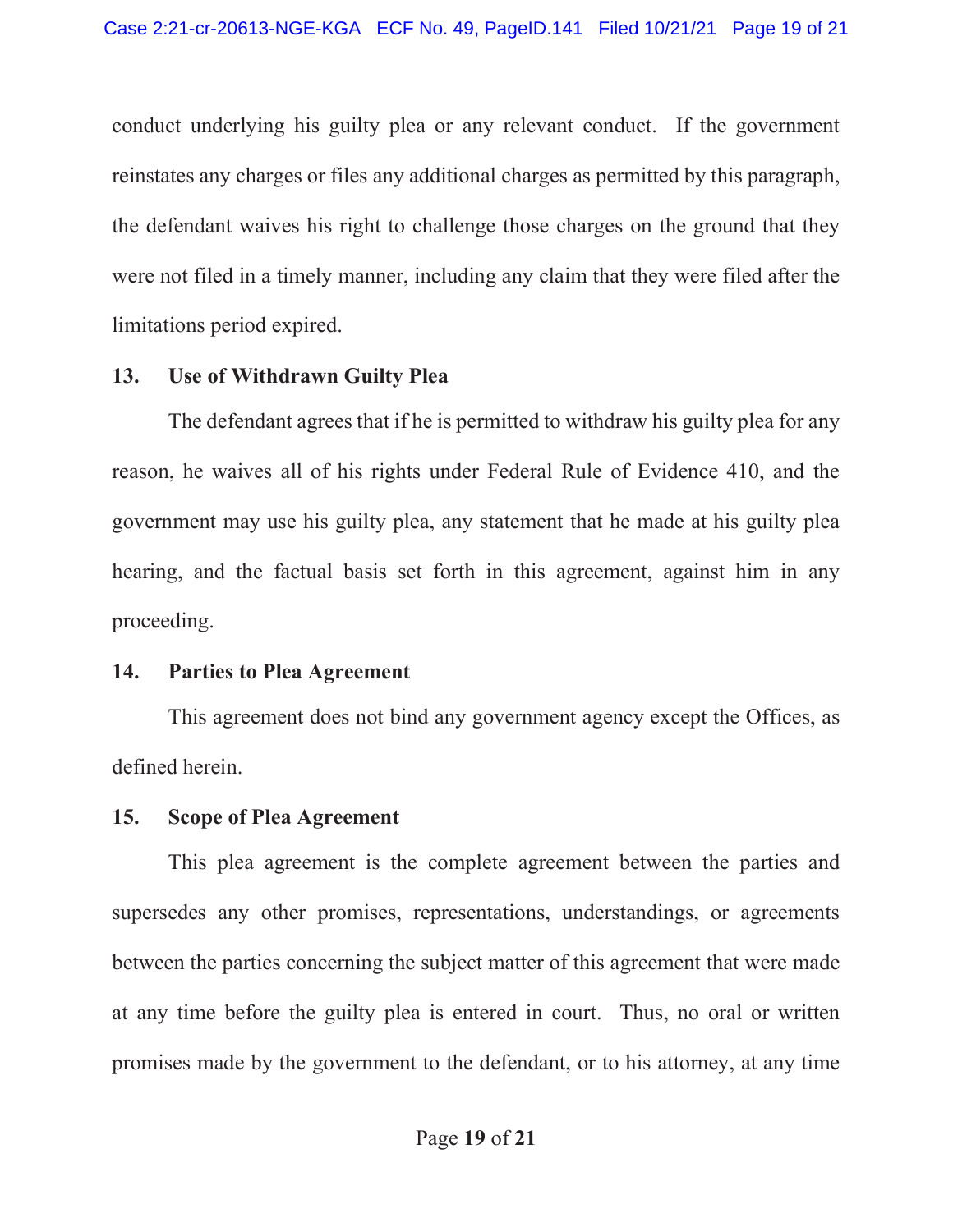before the defendant pleads guilty are binding, except to the extent that they have been explicitly incorporated into this plea agreement. If the parties have entered, or subsequently enter, into a written proffer or cooperation agreement, this plea agreement does not supersede or abrogate the terms of that agreement. This plea agreement also does not prevent any civil or administrative action against the defendant, or any forfeiture claim against any property, by the United States or any other party.

### 16. Acceptance of Agreement by Defendant

Unless this agreement has been fully signed by the defendant and received by the United States Attorney's Office before 5:00 PM on August 12, 2021, the government may withdraw from this agreement at any time before the defendant pleads guilty.

SAIMA MOHSIN Acting United States Attorney Eastern District of Michigan

JOHN K. NEAL Chief, White Collar Crime Unit Assistant United States Attorney Eastern District of Michigan

JOSEPH S. BEEMSTERBOER Acting Chief Fraud Section, Criminal Division United States Department of Justice

PATRICK J. SUTER Trial Attorney